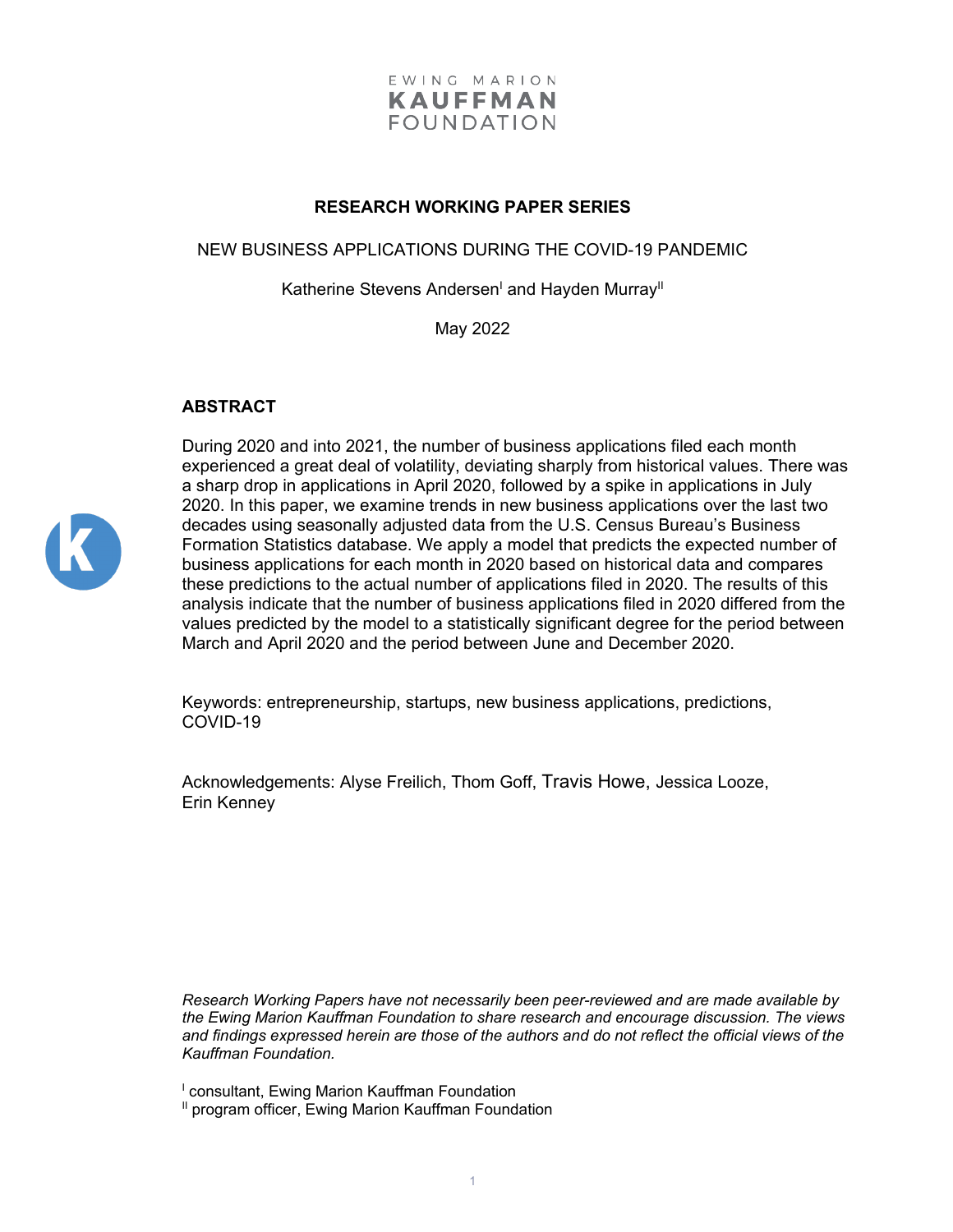# **INTRODUCTION**

There is a significant body of research that examines changes in the number of new business applications filed over time and their relationship to employment growth and general economic activity (Bayard et al., 2018; Asturias et al., 2021). Multiple studies, in fact, have found positive correlations, suggesting that new business applications can serve as a signal for business formation and economic activity more broadly.

In 2020 and 2021, during the COVID-19 pandemic, the number of business applications filed each month experienced a great deal of volatility, deviating sharply from historical values. As business applications are often used as an indicator for the general health of the economy, this paper examines these data more closely. We begin with a discussion of overall trends in new business applications. Specifically, we use seasonally adjusted data on businesses that apply for an Employer Identification Number (EIN) from the U.S. Census's Business Formation Statistics database. We then use a model that predicts the expected number of business applications for each month in 2020 based on historical data and compare these predictions to the actual number of applications filed in 2020. The results of this analysis suggest that the recent increase in business applications is historically unprecedented.



# **Highlights:**

- Between February and April 2020, the number of business applications fell by 21.9%.
- Business applications increased 135% from April to July, and dropped by 37.2% from July to December.
- Overall, applications were up 15.6% in December 2020, compared to where they were in February of that year.
- The number of business applications filed each month in 2020 differed from the values predicted by the model to a statistically significant degree for the period between March and April 2020 and the period between June and December 2020.
- The number of monthly new business applications continued to fluctuate throughout 2021.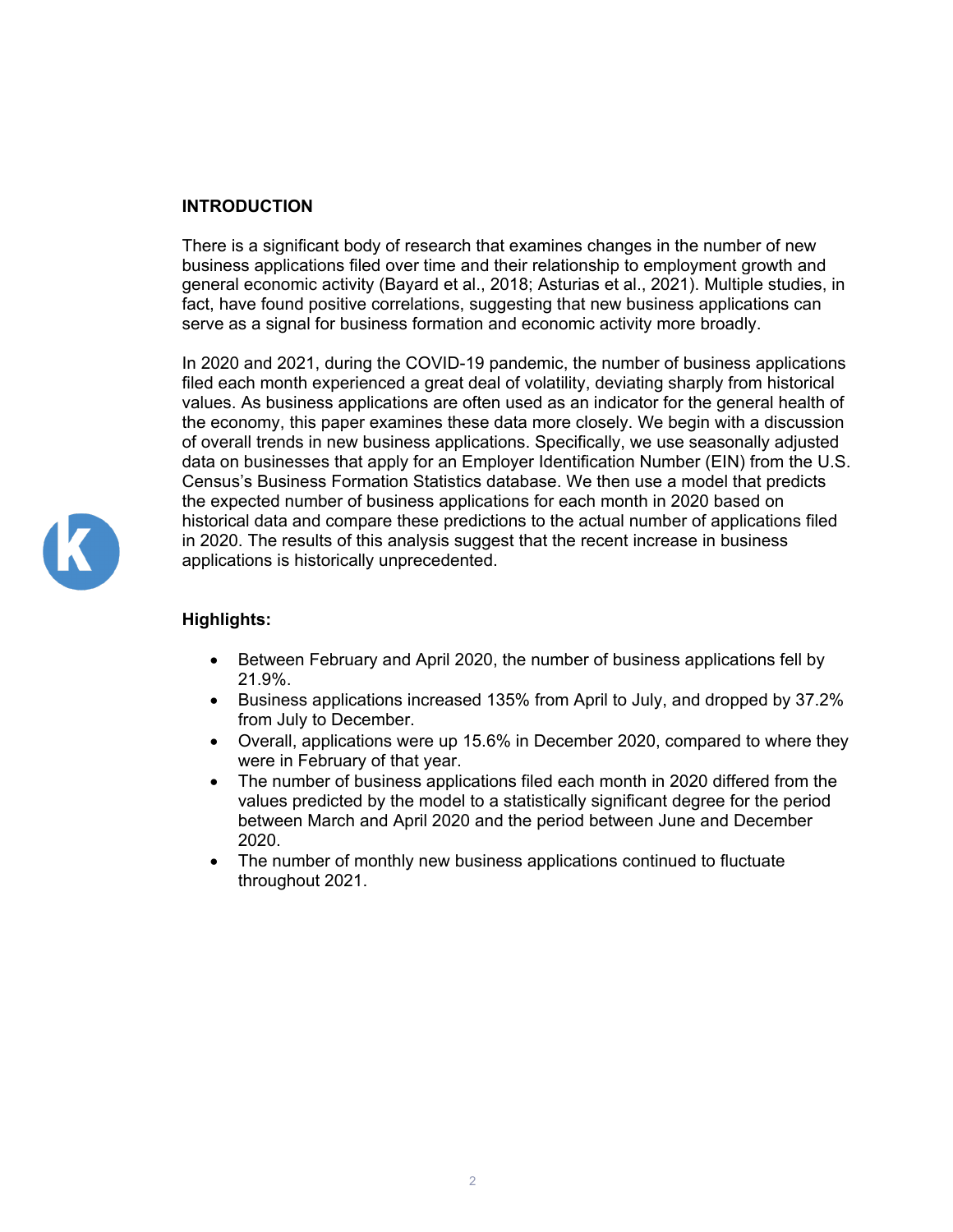# **BUSINESS APPLICATIONS DURING THE COVID-19 PANDEMIC**[1](#page-13-0)

As the COVID-19 pandemic took hold across the U.S. between February and April 2020, business applications fell by 21.9%, from 300,705 in February to 234,838 in April. This was followed by a 135% increase in new business applications from April to July, followed by a 37.2% decrease between July and December. The largest month-overmonth decrease during 2020 was from February to March, with new business applications dropping 14.1% from 300,705 to 257,673. The largest month-over-month increase in 2020 followed soon after, with a 46.6% increase from June to July, from 377,081 to 552,748.

Volatility continued throughout 2021. Figure 1 depicts monthly business applications between January 2020 and December 2021.





### **Figure 1** Monthly new business applications, 2020–2021

### **BUSINESS APPLICATIONS PRIOR TO THE COVID-19 PANDEMIC**

In the year before the COVID-19 pandemic began, we saw much less volatility in the number of new business applications each month. In January 2019, for example, there were 277,317 new business applications. Applications then increased 8.3% from January to March, decreased 4.9% between March and May, increased 1.7% from May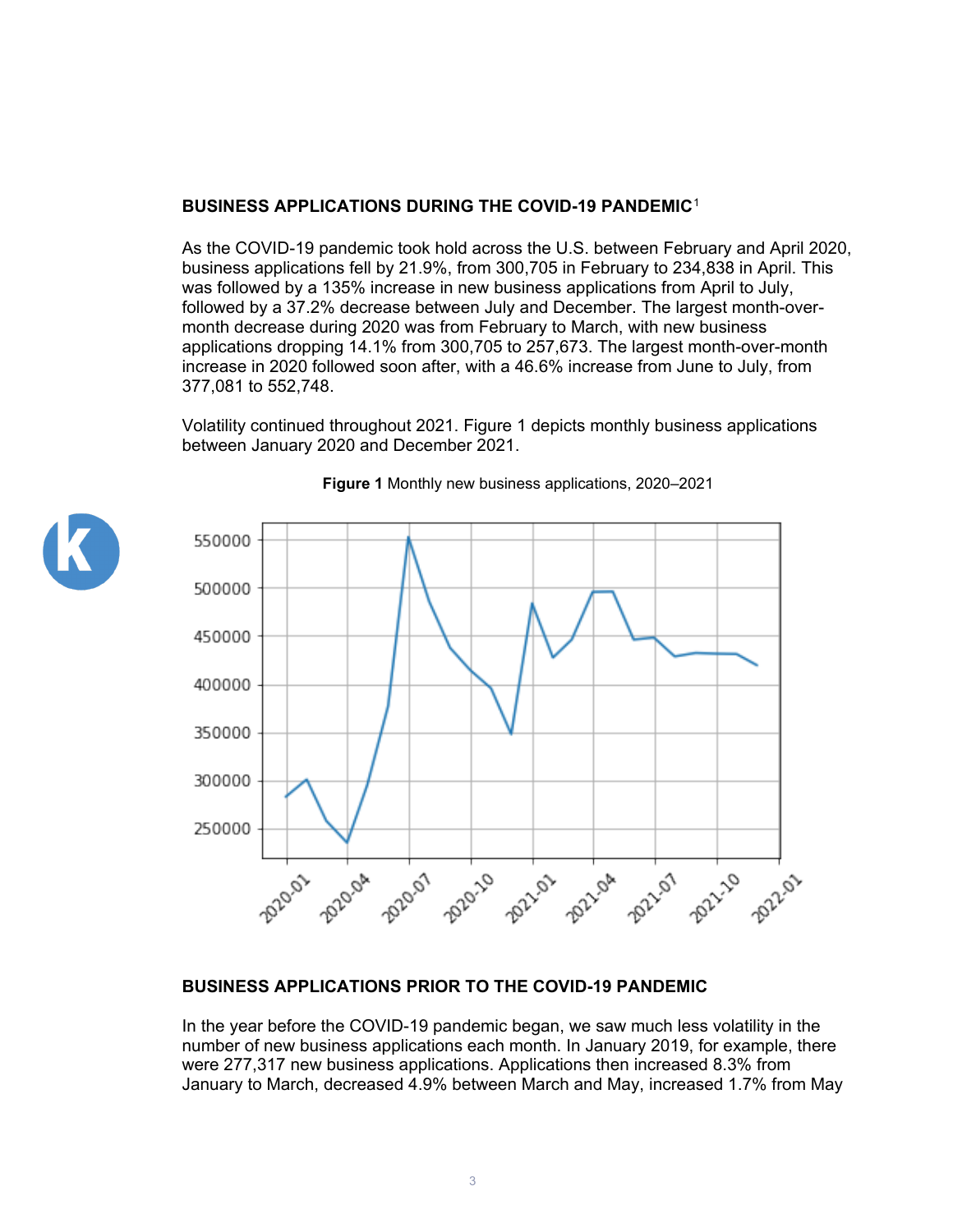to June, decreased 2.7% from June to July, increased 5.8% from July to October, decreased 1.8% October to November, and decreased 5.4% November to December.

A consideration of the differences in the standard deviation (SD) of new business applications between 2019 and 2020 illustrates this lower level of volatility in 2019. For 2019, the SD of new business applications was 8,580.9. By contrast, the SD of new business applications in 2020 was 96,831.9 (or a coefficient of variation (COV) of 0.27) – the highest for all years of data. For reference, when we calculated the SD and COV of the monthly data for 2020 and compared it to prior years for which we had complete monthly data, the SD was more than 10 times the average for 2005-2019 (and 4.6 times the next highest year, 2012) and the COV was about 6.5 times the average and 2.7 times [2](#page-13-1)012's value (see Figure A-1 in the appendix).<sup>2</sup>

Figure 2 illustrates these longer-term trends, presenting monthly business applications from July 2004 – the first month for which data are available – through December 2021. While there has been, overall, a moderate increase in the seasonally adjusted monthly applications over the last two decades, the monthly shifts in new business applications in 2019 are consistent with historical trends.





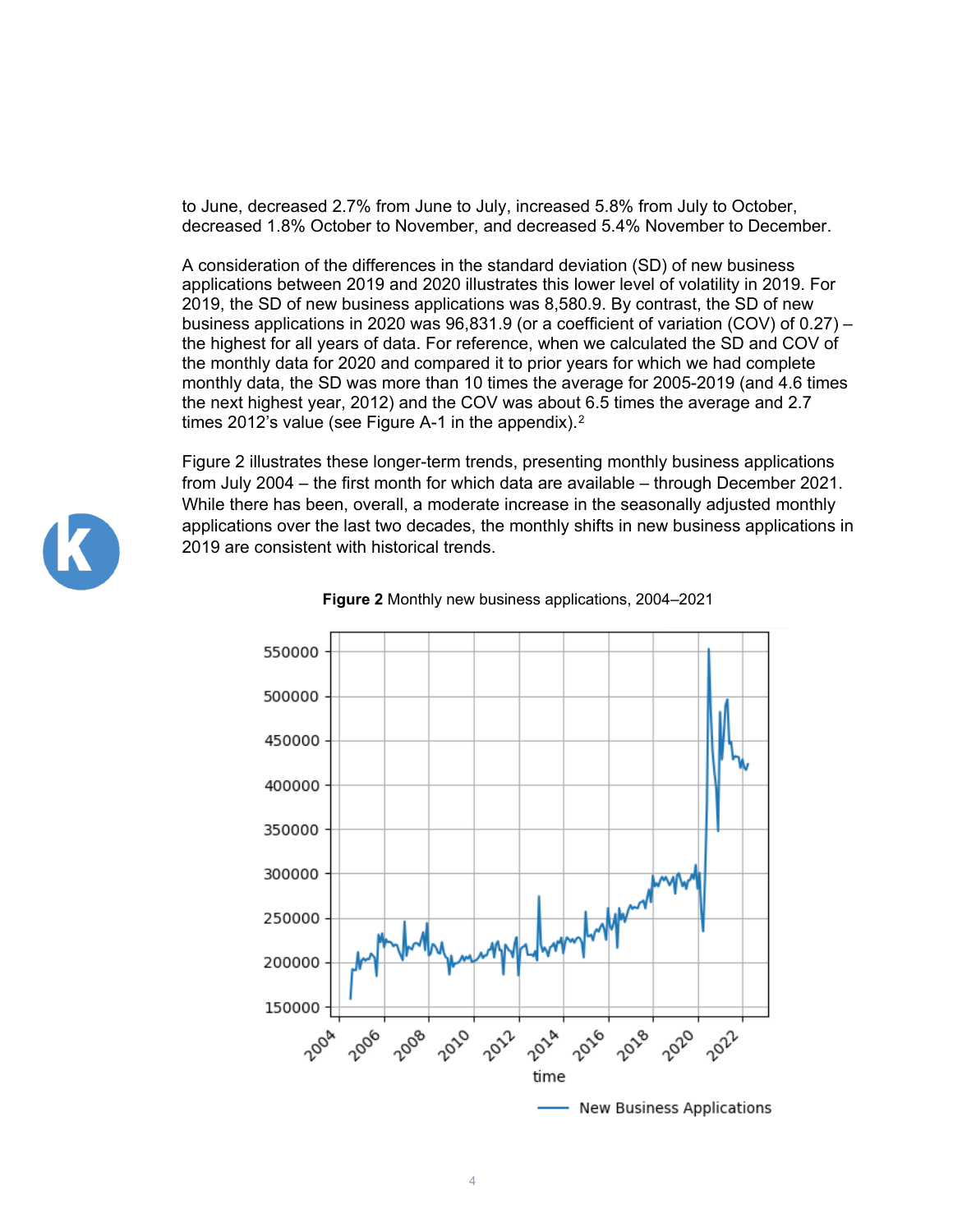A visual inspection of the data suggests then that the spikes and fluctuations in business application levels in 2020 were unprecedented. Without a formal model however, we cannot confirm or quantify these deviations from the expected values based on historical trends. Moreover, we cannot identify the specific months in which shifts deviated significantly from expectations.

# **METHODOLOGY**

In order to verify that business application levels in 2020 were, indeed, incommensurate with the values we would expect based on historical trends and to quantify these irregularities, we developed a model to predict monthly business applications for 2020- 2021 based on historical values. We adopted an Autoregressive Integrated Moving Average (ARIMA) model, which uses past values of data (in this case, business applications) to predict future values.[3](#page-13-2) The model uses seasonally adjusted monthly business applications data for 2004-2019 to produce predictions for 2020.



We developed our model through a process of cross-validation, adjusted as appropriate for time-series applications. For every possible set of model hyper-parameters<sup>[4](#page-13-3)</sup> (within certain bounds[5\)](#page-13-4), we first generated predictions for each year between 2010 and 2019 using all of the data for the prior years. Comparing these predictions to the actual values for each year, we then generated a score indicating how well that model performed. $6$  For example, we would take a model, say of order (2,1, 2) and no trend, and fit it on data from 2004-2009 to predict 2010. We would then fit it on data from 2004-2010 to predict 2011. We would repeat this process for each year. We then averaged these scores to create an overall score for each model. We selected the model – from across dozens of models – with the best overall score to be our final model

Through this process of cross-validation, we determined that the model with the greatest predictive ability was of order (1,0,1), trend 't', and without seasonality (note that the data was already seasonally adjusted). The formula for such a model is as follows:

$$
Y_t = \beta t + \varphi Y_{t-1} + \theta \varepsilon_{t-1} + \varepsilon_t, \, \varepsilon_t \sim \mathsf{N}(0, \sigma^2)
$$

where *Yt* is the predicted number of new business applications at time 't', *t* is the time period, *ɛ<sup>t</sup>* is the error term at time 't', and *β*, *φ*, and *θ* are parameters estimated by the model. The error term,  $ε_t$ , is a normally distributed variable with mean 0 and variance  $σ²$ .

Once fit on the data, our model becomes:<sup>[1](#page-4-0)</sup>

$$
Y_t = 639.57t + 0.99Y_{t-1} - 0.75\varepsilon_{t-1} + \varepsilon_t, \varepsilon_t \sim \mathsf{N}(0, 11758.44^2)
$$

As a check on our model, we graphed a few aspects of the residuals to ensure that there were no obvious biases or missing elements. While this check does not guarantee a "good" model, issues in these graphs could allow us to identify a "bad" model. As

<span id="page-4-0"></span> $<sup>1</sup>$  Please note that this equation is specific to our particular model. There is no clean and concise</sup> way to represent the general form of an ARIMA model.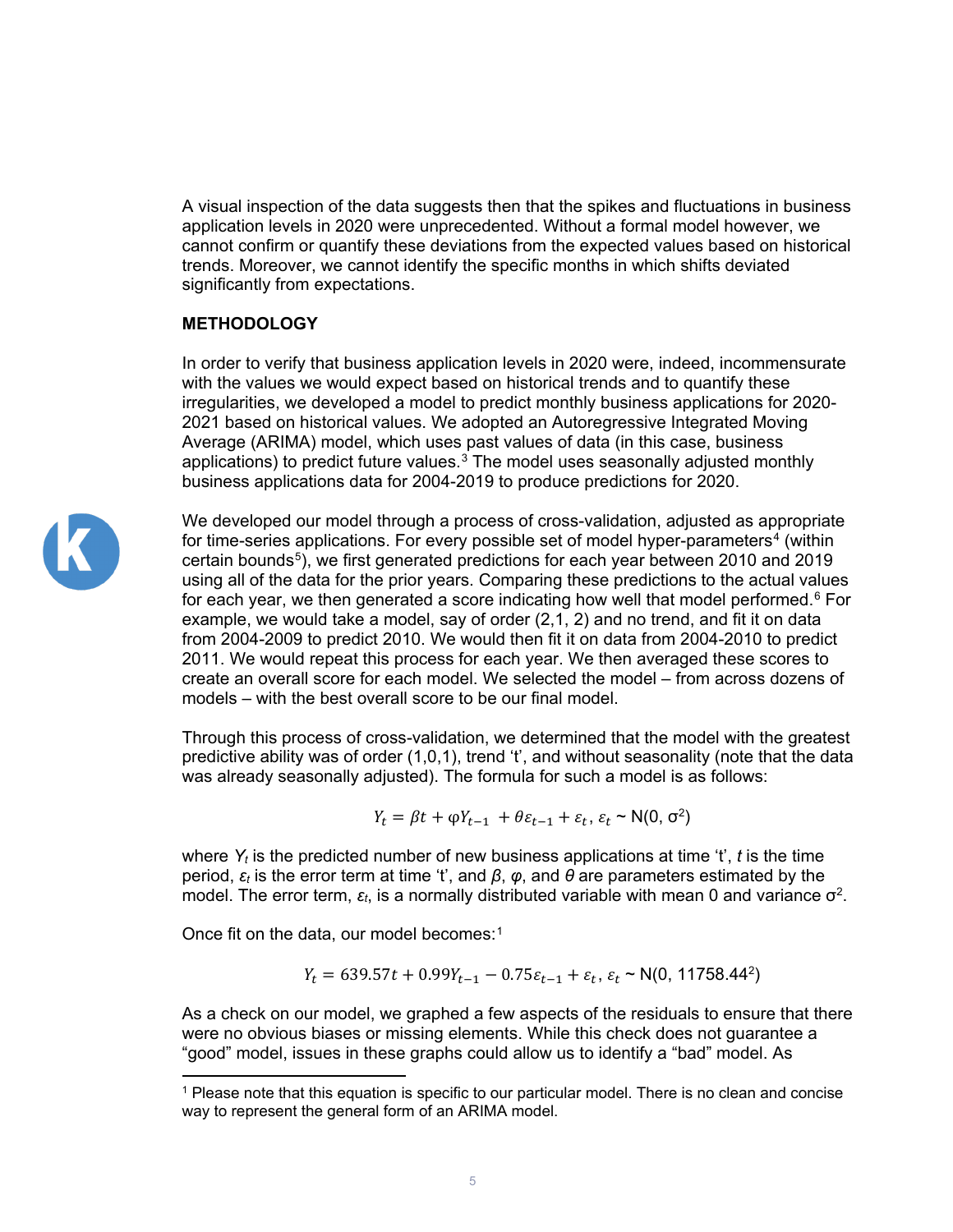desired, our graph of the residuals was mean 0 and displayed no clear patterns.<sup>[7](#page-13-6)</sup> Furthermore, our autocorrelation plot displayed no autocorrelation in the residuals of our model.<sup>[8](#page-13-7)</sup> In other words, our residuals are independent of one another in time, as desired. Autocorrelation would indicate that there is some missing information in the model. See figures A-4 and A-5 in the appendix for additional notes on the model.

## **DEVIATION BETWEEN 2020 MONTHLY BUSINESS APPLICATION NUMBERS AND PREDICTED VALUES**

Table 1 (below) displays the results. When the actual value of business applications falls within the 95% prediction interval (displayed in the "Predicted Interval" column), we classify the result as "expected." Results that fall below the interval are classified as "low," and those that fall above the interval are classified as "high."



|                   | <b>Predicted Interval</b> | <b>Actual value</b> | <b>Classification</b> |
|-------------------|---------------------------|---------------------|-----------------------|
| January 2020      | 276,443.22 - 322,535.31   | 282,802             | Expected              |
| February 2020     | 276,373.93 - 323,838.53   | 300,705             | Expected              |
| <b>March 2020</b> | 276,324.10 - 325,122.30   | 257,673             | Low                   |
| April 2020        | 276,292.18 - 326,388.16   | 234,838             | Low                   |
| May 2020          | 276,276.81 - 327,637.47   | 294,957             | Expected              |
| June 2020         | 276,276.80 - 328,871.44   | 377,081             | High                  |
| <b>July 2020</b>  | 276,291.09 - 330,091.11   | 552,748             | High                  |
| August 2020       | 276,318.74 - 331,297.42   | 485,701             | High                  |
| September 2020    | 276,358.90 - 332,491.23   | 437,527             | High                  |
| October 2020      | 276,410.91 - 333,673.69   | 414,335             | High                  |
| November 2020     | 276,473.92 - 334,844.69   | 395,397             | High                  |
| December 2020     | 276,547.40 - 336,005.24   | 347,651             | High                  |
| January 2021      | 276,630.66 - 337,155.40   | 483,857             | High                  |
| February 2021     | 276,723.41 - 338,296.65   | 427,256             | High                  |
| March 2021        | 276,825.06 - 339,429.00   | 446,171             | High                  |
| April 2021        | 276,935.19 - 340,552.88   | 495,621             | High                  |
| May 2021          | 277,053.40 - 341,668.68   | 495,976             | High                  |
| June 2021         | 277, 179.32 - 342, 776.78 | 446,039             | High                  |
| <b>July 2021</b>  | 277,312.61 - 343,877.52   | 448,197             | High                  |
| August 2021       | 277,452.95 - 344,971.21   | 428,523             | High                  |
| September 2021    | 277,600.05 - 346,058.14   | 432,170             | High                  |
| October 2021      | 277,753.64 - 347,138.60   | 431,427             | High                  |
| November 2021     | 277,913.44 - 348,212.84   | 431,017             | High                  |
| December 2021     | 278,079.24 - 349,281.10   | 419,467             | High                  |

#### **Table 1** New business applications, 2020-2021[9](#page-13-8)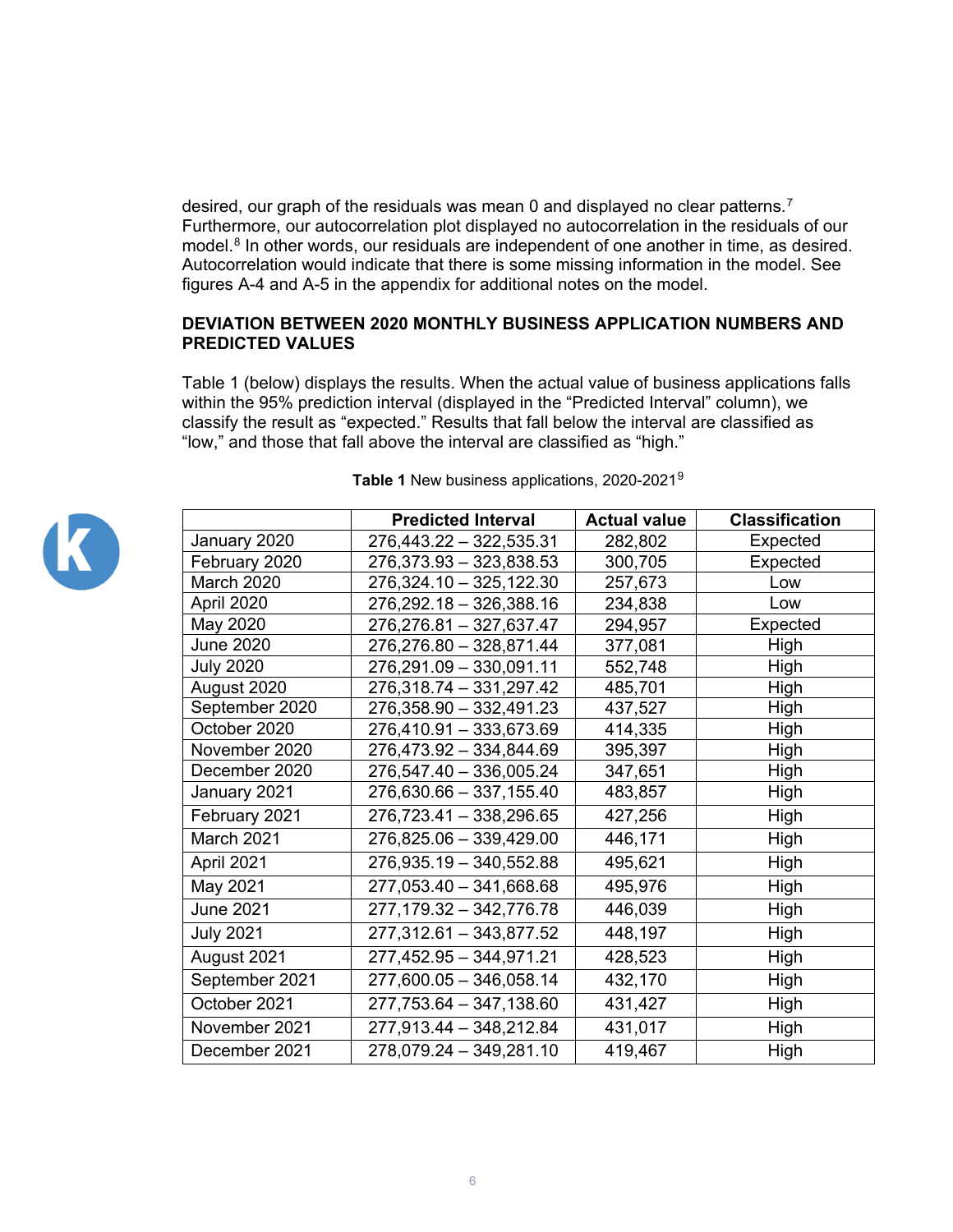Based on this analysis, business applications grew rapidly from an April 2020 trough to a June spike, (see flip from low to high classification, above). Every month in 2020 after March – with the exception of May– was outside of the prediction interval, suggesting that business applications during these months were historically unprecedented. Figures 3 and 4 present the prediction and actual values of business applications, with Figure 4 focusing specifically on the years affected by the pandemic, 2020 and 2021.



#### **Figure 3** Predicted vs. actual business applications, 2004-2021

**Figure 4** Predicted vs. actual business applications, 2020-2021



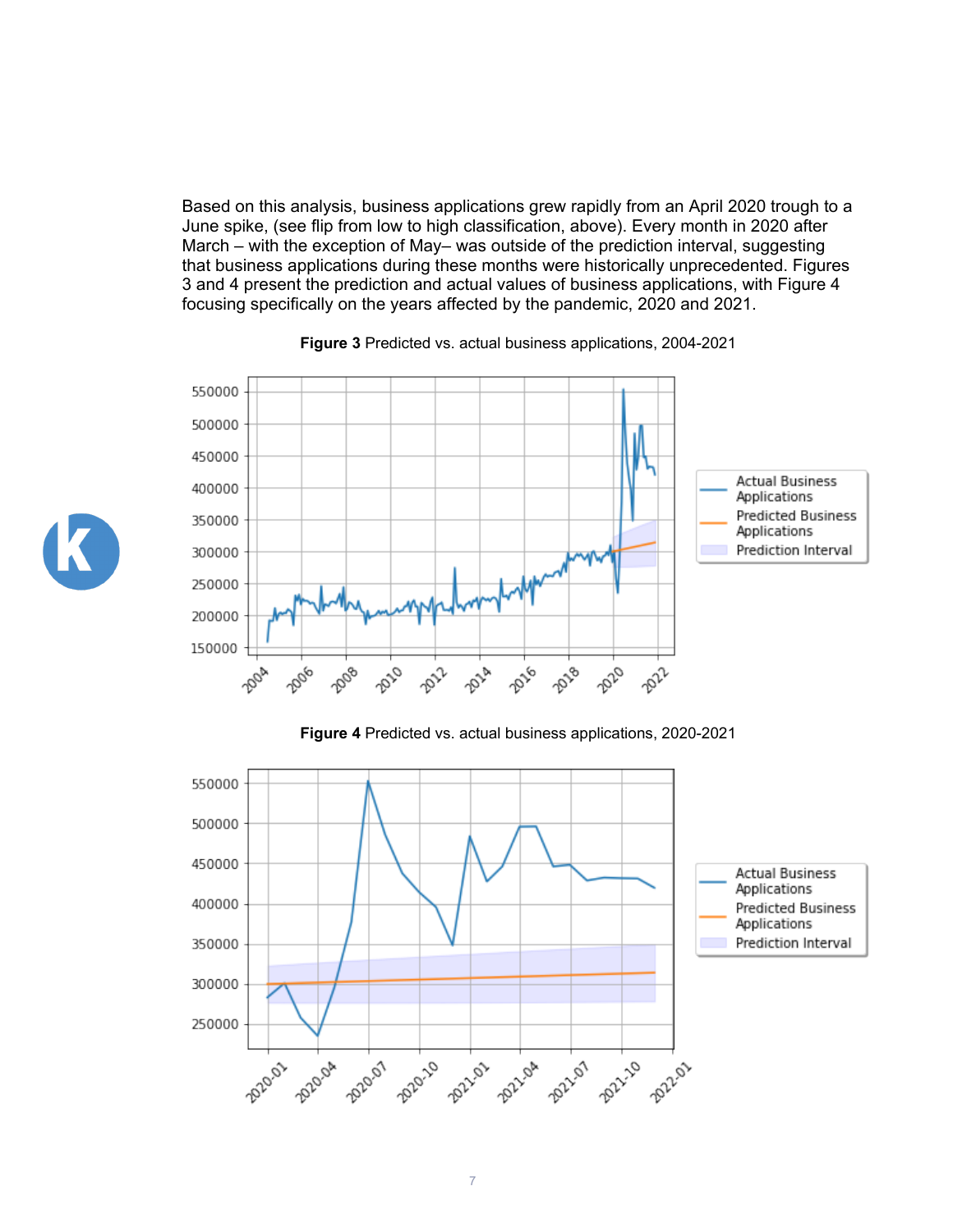As shown in these figures, there was a dip in March-April 2020 that was outside of the prediction interval, followed by a spike in July 2020. While the number of business applications in May 2020 was technically within the prediction interval, this overlap is simply a function of its timing as the number of business applications grew rapidly between the dip in April and the spike in July. It seems then that it falls inside the prediction interval largely by happenstance. Thus, we can conclude that the business application data after March 2020 exhibit historically unprecedented values, particularly after June 2020.

For comparison, the graph below displays the results if we were to repeat this exercise for each of the years between 2010 and 2020, predicting values for each year based on all the previous years' data (i.e., the 2010 prediction is based on data from 2004-2009, and the 2011 prediction is based on data from 2004-2010). For the years prior to the pandemic, the actual values are almost entirely within the prediction intervals for each year. While there are a few cases in which the actual value falls outside of the prediction interval, these cases are single data points that remain close to the prediction interval. By contrast, there are several consecutive months during 2020 in which the actual number of business applications fall significantly outside the prediction intervals.



#### **Figure 5** Year-by-year predictions

#### **CONCLUSION**

Based on the results of our model, we can conclude that the changes in the number of applications we saw during the first two years of the COVID-19 pandemic were unprecedented. While the analysis cannot comment on the cause for this change, it is not entirely surprising that there was a significant dip in business applications in the first full month of the pandemic as communities throughout the U.S. were experiencing the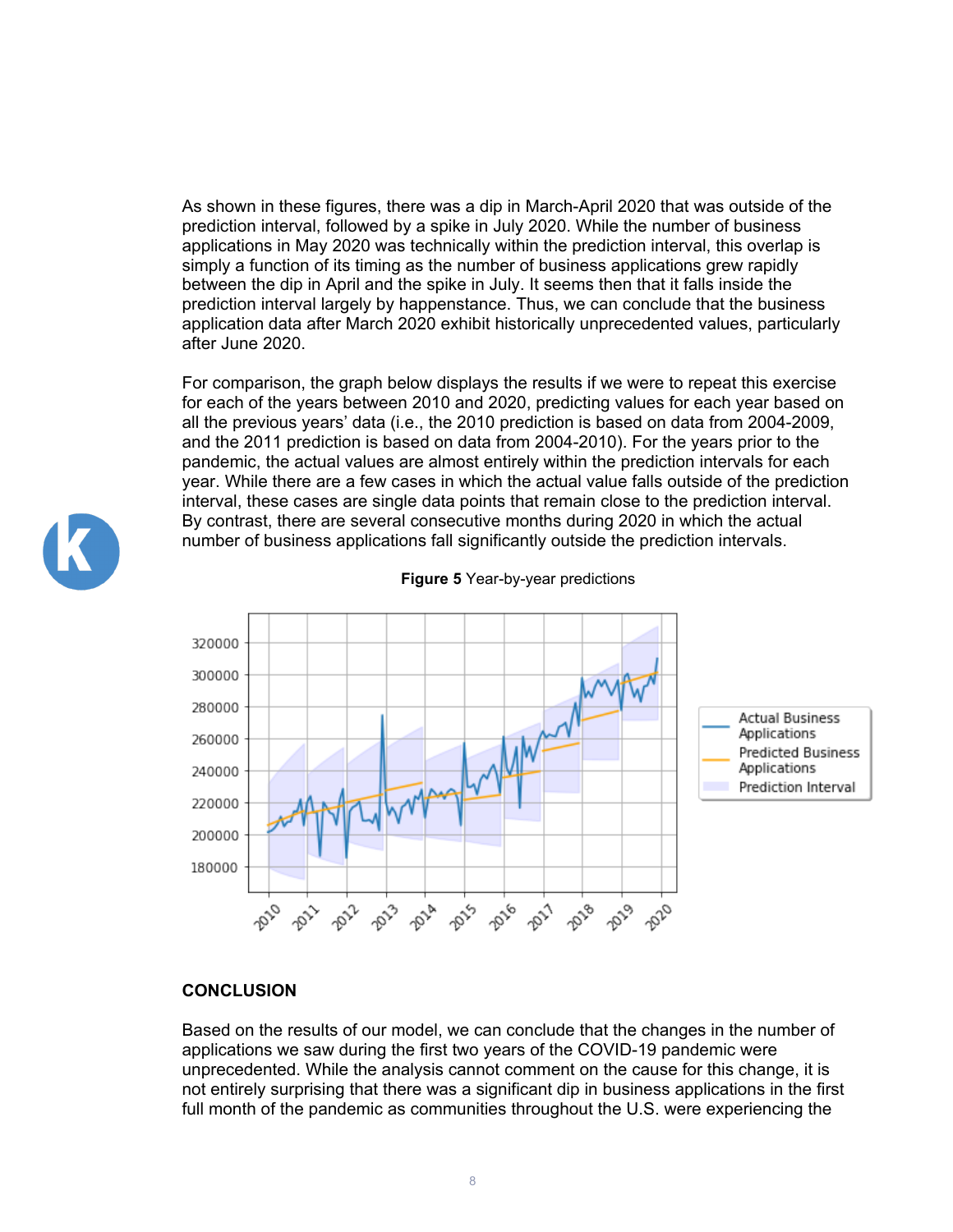initial shocks of the pandemic – including business and school closures that were profoundly shaping everyday lives. One possible explanation for the sharp increase in applications later in the year is that many people may have been considering entrepreneurial pursuits as a way to compensate for lost income, to replace jobs that were lost, or to capitalize on new opportunities. Keep in mind that this is purely speculation – our analysis, which can only identify the existence of unprecedented volatility, defers to future research to identify the causes.

Specifically, future research will help shed greater light on the drivers of the volatility in the number of new business applications during this period, as well as the motivations of these new business owners, the trajectories of the businesses that were founded, and the extent to which this cohort of new businesses might be qualitatively different from previous cohorts. Such research may also have a variety of implications for policy, depending on the findings. For example, future research may determine the degree to which business applications can or cannot be used as a proxy for the health of the economy during periods of pandemic. In exploring this and other research questions, we will be able to better understand and respond to economic conditions during future periods of uncertainty.

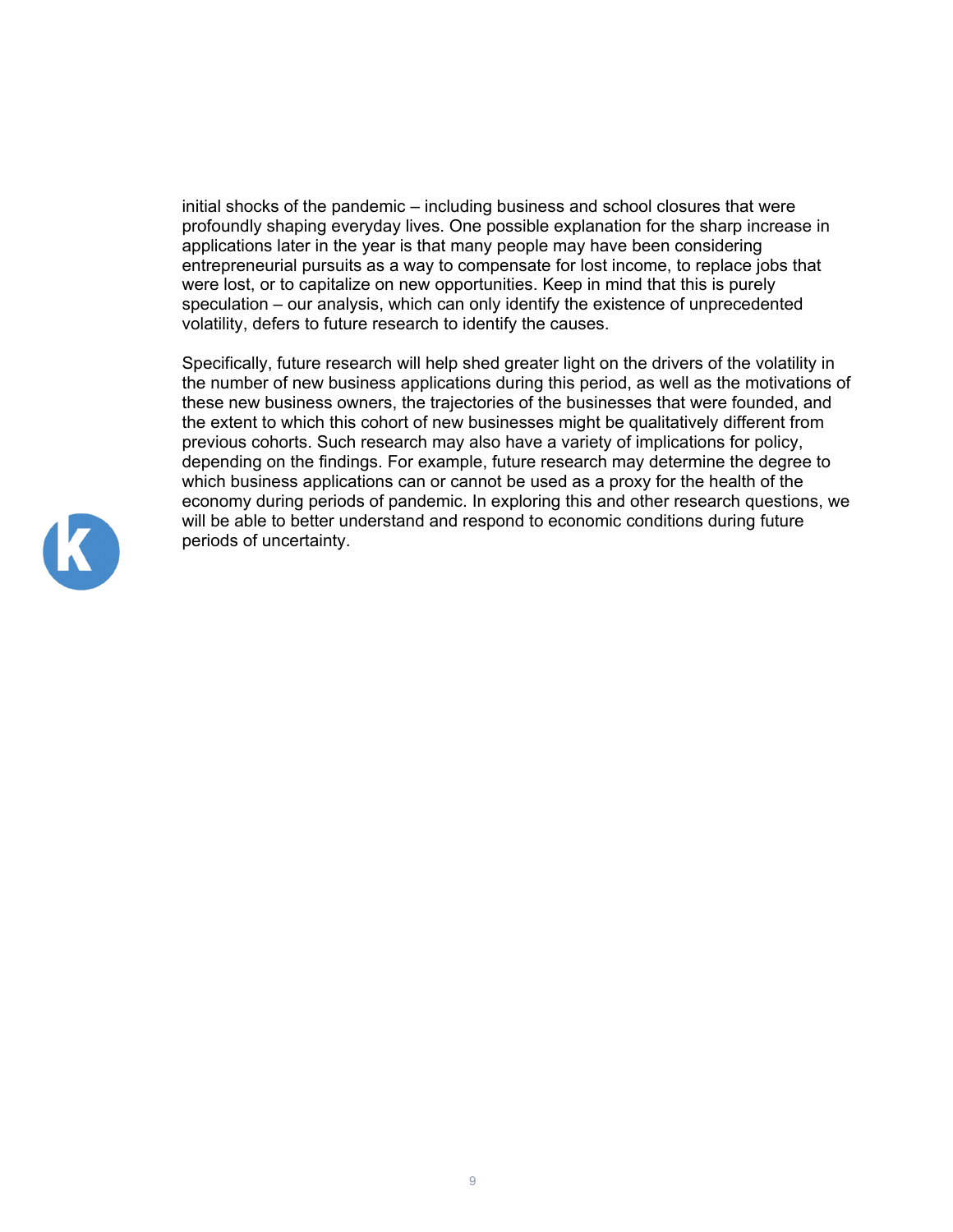# **ABOUT THE DATA**

Data for this study are from the Business Formation Statistics (BFS) of the U.S. Census Bureau [\(https://www.census.gov/programs-surveys/bfs.html\)](https://www.census.gov/programs-surveys/bfs.html). The BFS variables used in the calculation of these measures are *business applications* (BA), representing actual values from years 2005-2021. It is worth noting that these data were pulled in January 2022 and are subject to revision by the U.S. Census Bureau in future releases. For more information on the BFS variables, see Bayard et al., 2018 and https://www.census.gov/econ/bfs/methodology.html

### **Comments on the Model**

The results of this model rely on a few assumptions. First, it assumes that the chosen structure is the "right" structure to model business applications. Since ARIMA is specifically designed for modeling a single variable across time based on its own past values, it is a natural fit for our study. It also has the advantage over linear regression that it accounts for the fact that the number of business applications in years that are near each other in time will be more closely related than those in years that are further from each other. Finally, our prediction intervals rely on the assumption that the residuals – or the differences between the predicted values and actual values – are normally distributed. This assumption was easily verified by graphing the residuals. $^{\rm 10}$  $^{\rm 10}$  $^{\rm 10}$ 

It is important to note that ARIMA models, in general, allow for a seasonal component. As the data we fed into the model, however, was already seasonally adjusted by the Census,<sup>[11](#page-13-10)</sup> it is not surprising that our best-performing model did not have seasonal components. Furthermore, please note that this model does not identify the reasons for the deviation from expected values. It only confirms that the deviation in business applications data in 2020 from expected values cannot simply be explained by past seasonal patterns or trends and must reflect some new factor that is not captured by the model.

# **REFERENCES**

- Asturias, J., Dinlersoz, E., Haltiwanger, and J., Hutchinson, R. (2021). "Business Applications as Economic Indicators." U.S. Census Bureau, Center for Economic Studies, Working Paper CES-21-09.
- Bayard, K., Dinlersoz, E., Dunne, T., Haltiwanger, J., Miranda, J., and Stevens, J. (2018). "Early-stage business formation: An analysis of applications for employer identification numbers." NBER Working Paper No. 24364.

Ewing Marion Kauffman Foundation (2020). "Fewer New Businesses Have Become Employers." *Trends in Entrepreneurship* No. 11. Kansas City, Missouri.

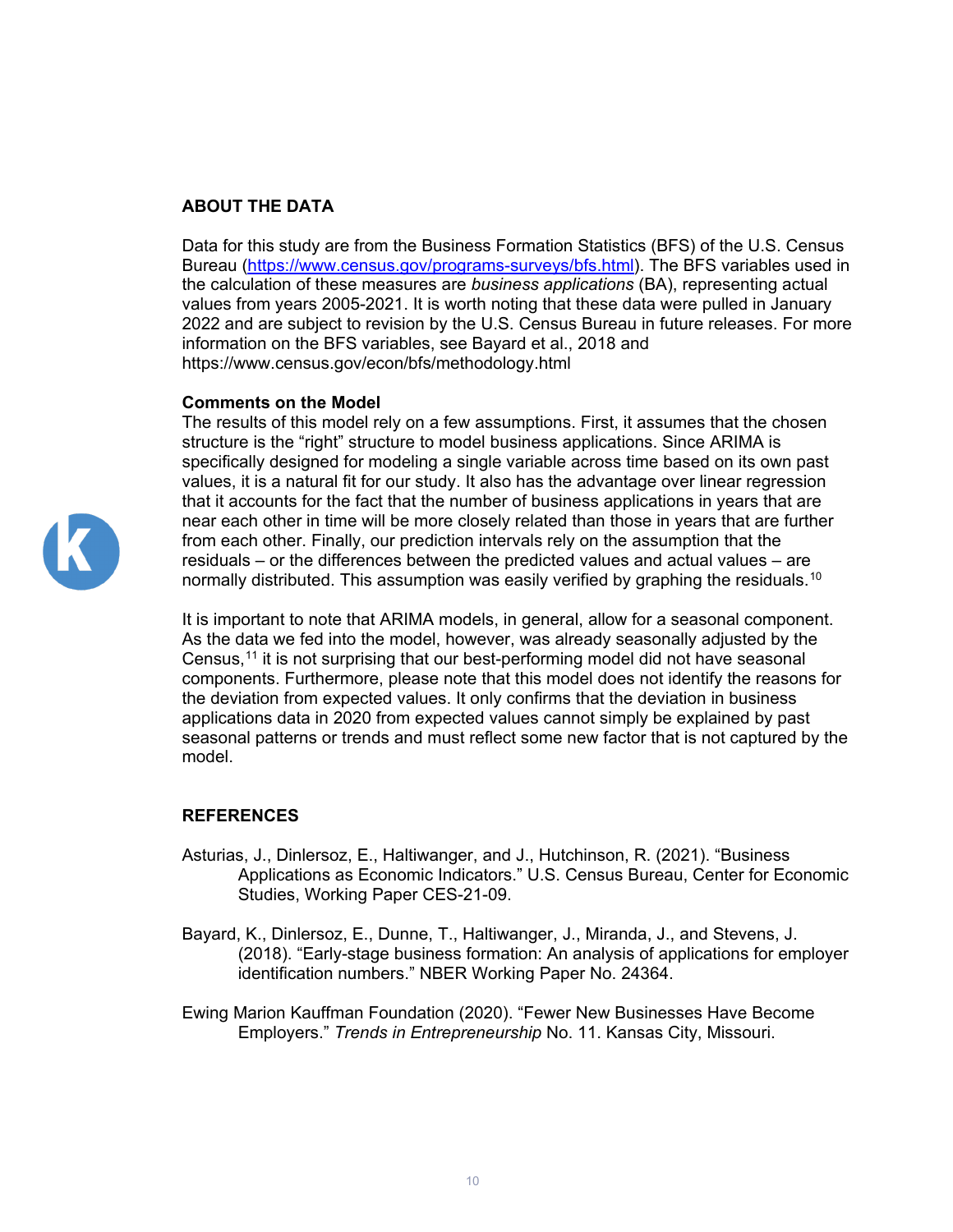# **APPENDIX**

|      | Mean      | SD        | COV      |
|------|-----------|-----------|----------|
| 2005 | 209,114.1 | 13,561.95 | 0.064854 |
| 2006 | 219,624.1 | 10,732.74 | 0.048869 |
| 2007 | 221,291.3 | 9,803.36  | 0.044301 |
| 2008 | 210,324.5 | 9,584.90  | 0.045572 |
| 2009 | 202,559.8 | 4,133.02  | 0.020404 |
| 2010 | 208,317.3 | 5,991.42  | 0.028761 |
| 2011 | 214,594.9 | 10,727.36 | 0.049989 |
| 2012 | 214,690.1 | 20,903.87 | 0.097368 |
| 2013 | 217,623.3 | 5,860.99  | 0.026932 |
| 2014 | 222,237.3 | 7,164.73  | 0.032239 |
| 2015 | 235,250.6 | 8,860.92  | 0.037666 |
| 2016 | 247,960.9 | 12,727.24 | 0.051328 |
| 2017 | 266,390.5 | 6,389.30  | 0.023985 |
| 2018 | 291,585.0 | 4,333.60  | 0.014862 |
| 2019 | 292,875.8 | 8,580.97  | 0.029299 |
| 2020 | 365,117.9 | 96,831.87 | 0.265207 |
| 2021 | 448,810.1 | 27,455.77 | 0.061175 |

**Figure A.1** Mean, standard deviation (SD), and coefficient of variation (COV), 2005-2021



| Figure A.2 Predicted vs. actual new business applications, 2019 |  |  |
|-----------------------------------------------------------------|--|--|
|-----------------------------------------------------------------|--|--|

|                  | <b>Predicted value</b>    | <b>Actual value</b> | <b>Classification</b> |
|------------------|---------------------------|---------------------|-----------------------|
| January 2019     | $271,548.13 - 316,577.98$ | 277,317             | Expected              |
| February 2019    | 271,487.49 - 317,886.06   | 298,253             | Expected              |
| March 2019       | 271,446.64 - 319,174.36   | 300,259             | Expected              |
| April 2019       | 271,423.96 - 320,444.50   | 292,614             | Expected              |
| May 2019         | 271,418.04 - 321,697.87   | 285,547             | Expected              |
| <b>June 2019</b> | 271,427.67 - 322,935.71   | 290,506             | Expected              |
| <b>July 2019</b> | $271,451.75 - 324,159.10$ | 282,573             | Expected              |
| August 2019      | 271,489.31 - 325,369.01   | 292,273             | Expected              |
| September 2019   | 271,539.51 - 326,566.30   | 292,756             | Expected              |
| October 2019     | 271,601.56 - 327,751.74   | 299,023             | Expected              |
| November 2019    | 271,674.76 - 328,926.03   | 293,781             | Expected              |
| December 2019    | 271,758.48 - 330,089.80   | 309,607             | Expected              |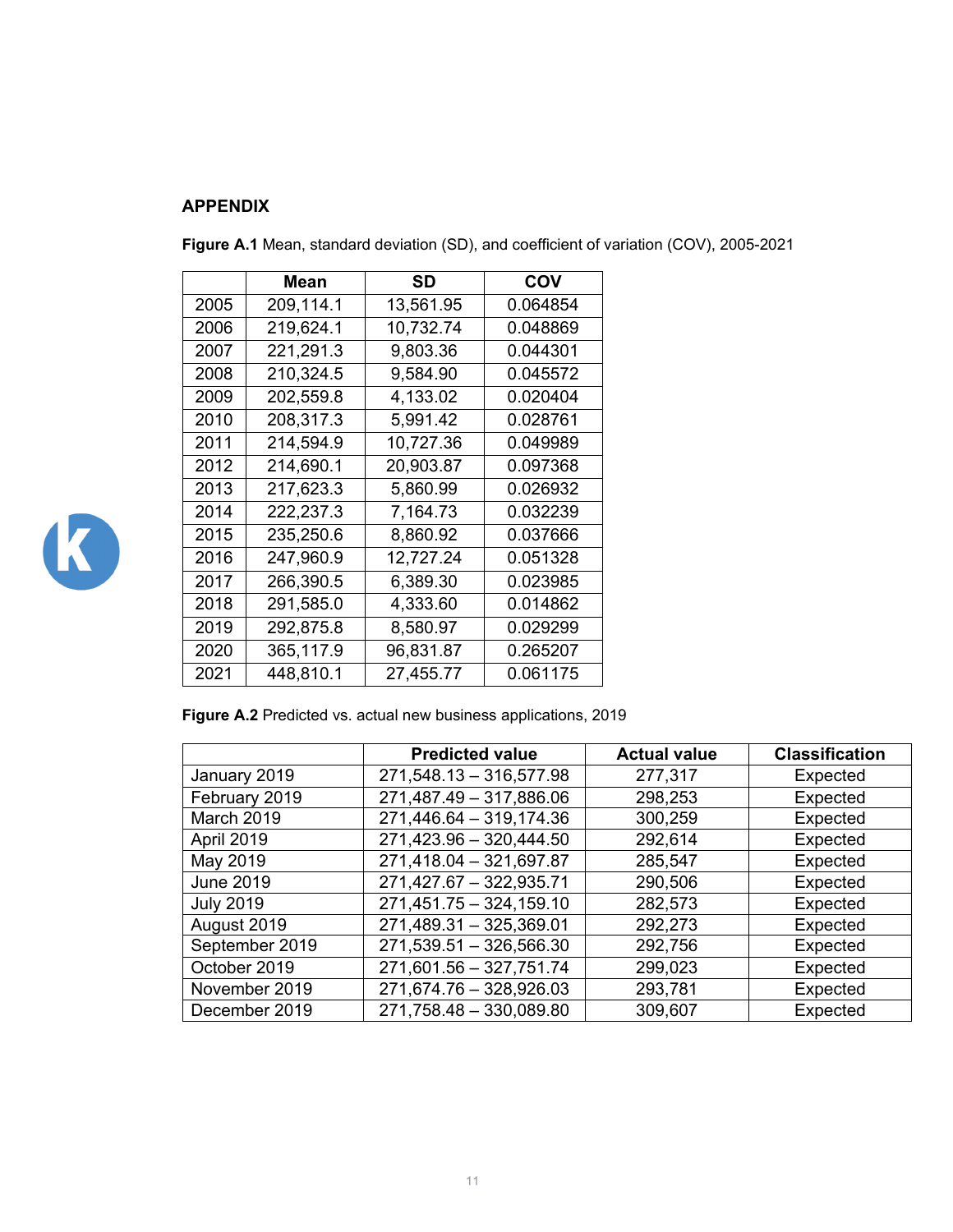

**Figure A.3** Predicted vs. actual new business applications, 2019 (graphed)



**Figure A.4** Model residuals

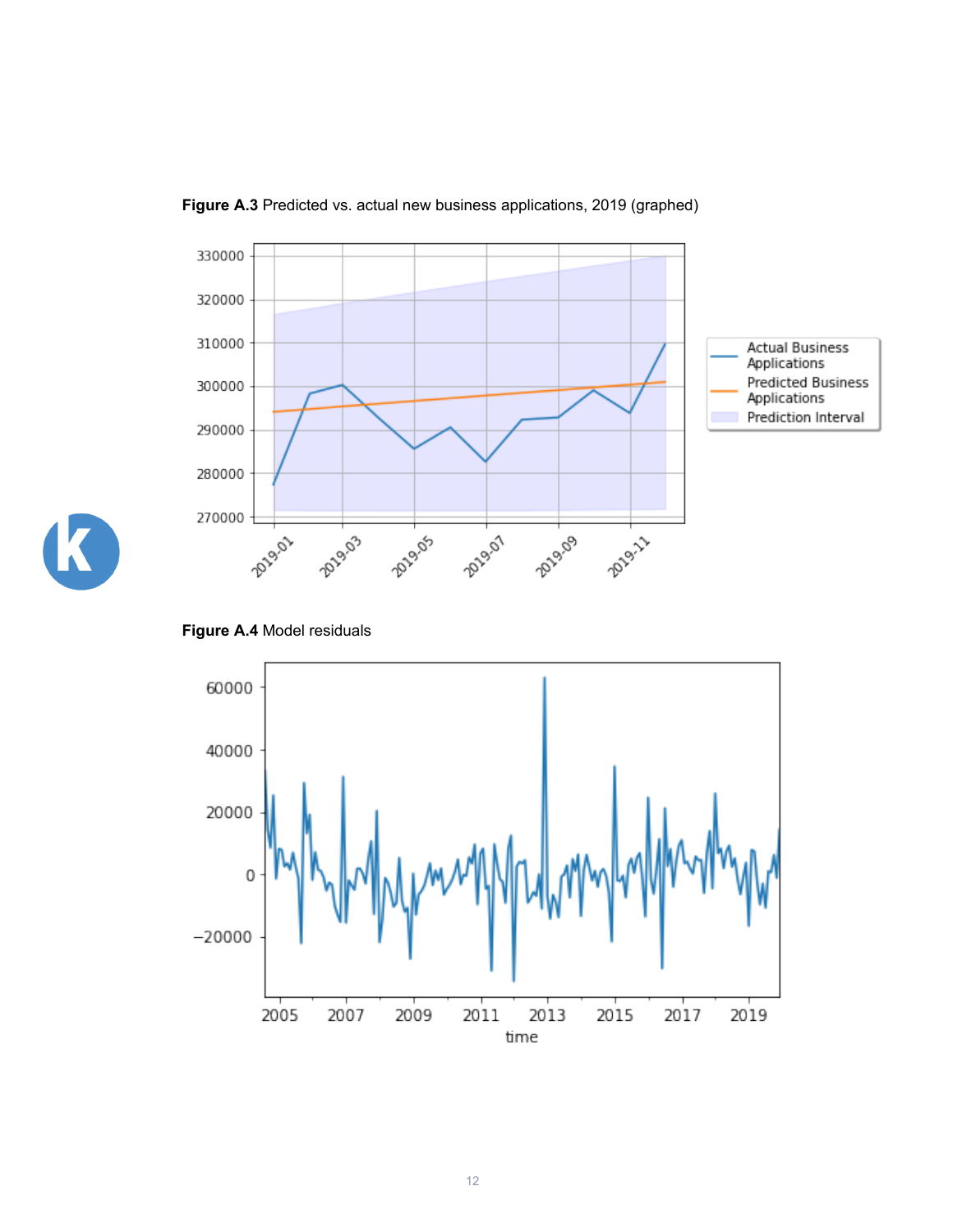**Figure A.5** Autocorrelation plot of model residuals

K



Figure A.6 Monthly new business applications as percentage of annual average (by year)

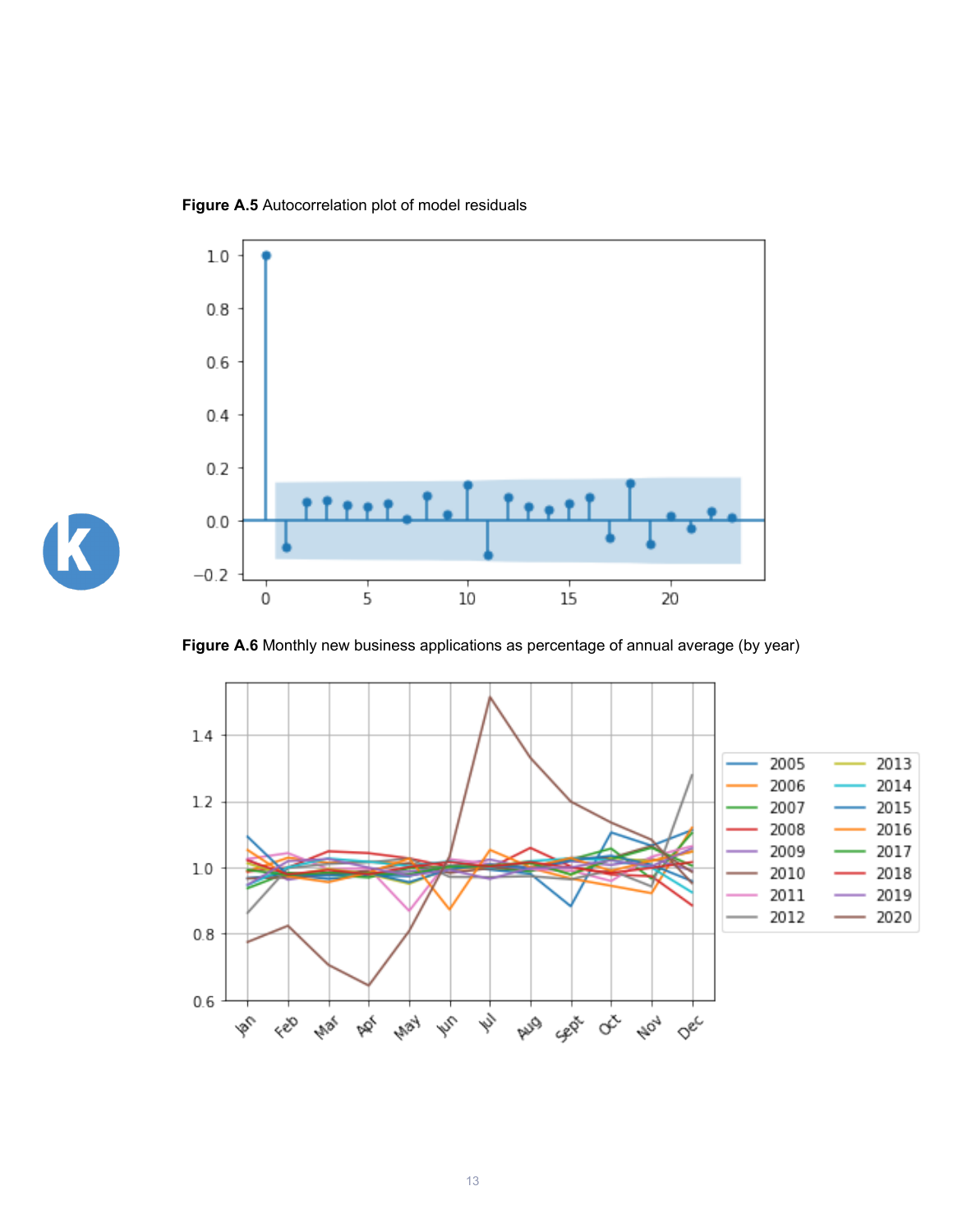<span id="page-13-2"></span><span id="page-13-1"></span><span id="page-13-0"></span>

**Figure A.7** Monthly new business applications as percentage of annual average (2020, Avg 2005-2019)

<span id="page-13-10"></span><span id="page-13-9"></span><span id="page-13-8"></span><span id="page-13-7"></span><span id="page-13-6"></span><span id="page-13-5"></span><span id="page-13-4"></span><span id="page-13-3"></span>

**Figure A.8** Distribution of model residuals